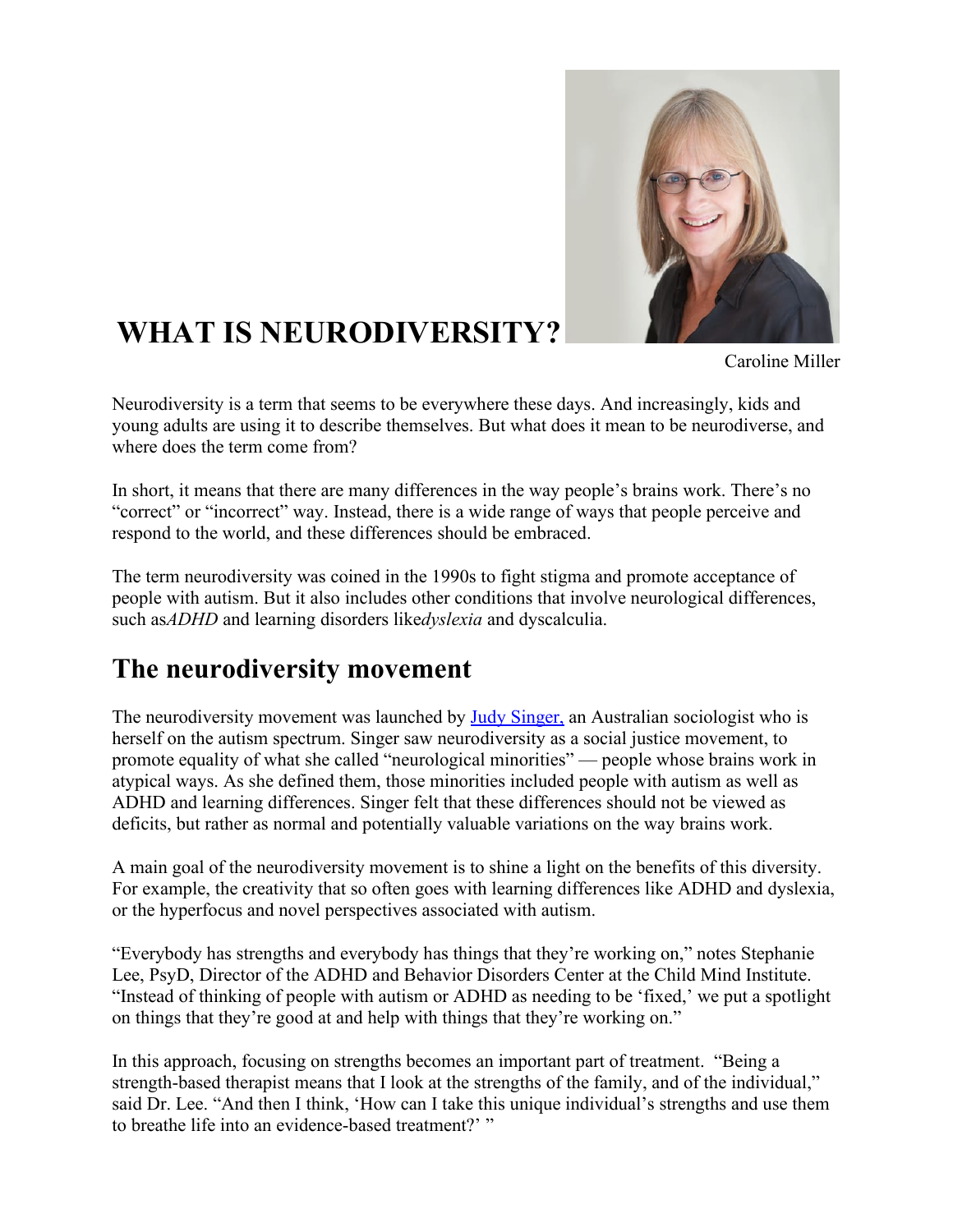Dr. Lee observes that this treatment approach also emphasizes helping kids work towards their own goals, rather than deciding the goals of treatment for individuals without including them. "If there are symptoms that are making it hard for an individual to reach their goals, that are getting in their way, that's what we want to work on."

Proponents of neurodiversity also argue that some of the impairment that affects kids with autism, ADHD and LDs is caused by problems in the environment they're in. For example a rigid school schedule or a loud, bright workplace can make it impossible for them to function well. They are also undermined by the social exclusion that can stem from misunderstanding by neurotypical people. That's why another focus of the movement is to encourage changes in environments — everything from workplaces to classrooms to kids' birthday parties — to make them more welcoming and open to those who think, process and learn differently.

### **Neurodiversity as identity**

Neurodiversity has also evolved from a focus on individuals with a formal*diagnosis* of autism, ADHD or a*learning disorder* to include a broader group of people, many of whom self-identify as neurodiverse. Cynthia Martin, PsyD, the Clinical Director of the Autism Center at the Child Mind Institute, describes this shift.

"The term used to be used to describe people who either had a clinical diagnosis or were borderline, with symptoms that are near the clinical threshold for a diagnosis," she explains. "More recently, what I've seen is broadening to include anybody who identifies with it. People who feel that they think or process outside of the box."

Neurodiversity, she says, has become something many people, especially adolescents, are increasingly comfortable identifying with. For kids around middle-school age who are struggling socially, identifying as neurodiverse can be a way to make sense of what they're going through. The concept gives them a brain-based explanation for their difficulties — "Oh, I'm like this because my brain works differently." It can also help create a sense of community with others who identify as neurodiverse.

Some children are now diagnosing themselves with conditions that fall under the umbrella of neurodiversity, seeing a potential diagnosis as a way to validate their experiences. "The result is that we've been seeing parents come in with their self-referred 11-to-13-year-old who wants to be evaluated for autism," says Dr. Martin. These children may or may not end up with autism diagnoses, but an evaluation is often an important step toward helping them feel better and cope with challenges (more on this below).

## **Neurodiversity and behavior**

Kids aren't alone in finding comfort in the potentially broad applications of neurodiversity. Dr. Martin reports that parents, too, sometimes use the concept to describe children whose behaviors, especially their emotional extremes, don't seem to have any other explanation.

When kids are very rigid, or react with outbursts or meltdowns that seem out of proportion to the circumstances, frustrated parents are left looking for an explanation. "We have parents who say, 'Well, my child must be neurodivergent in the way they're processing information because how could this response be anything else?" she adds. That frequently leads them to seek an autism evaluation, though there are other factors that can lead to extremes in moods.